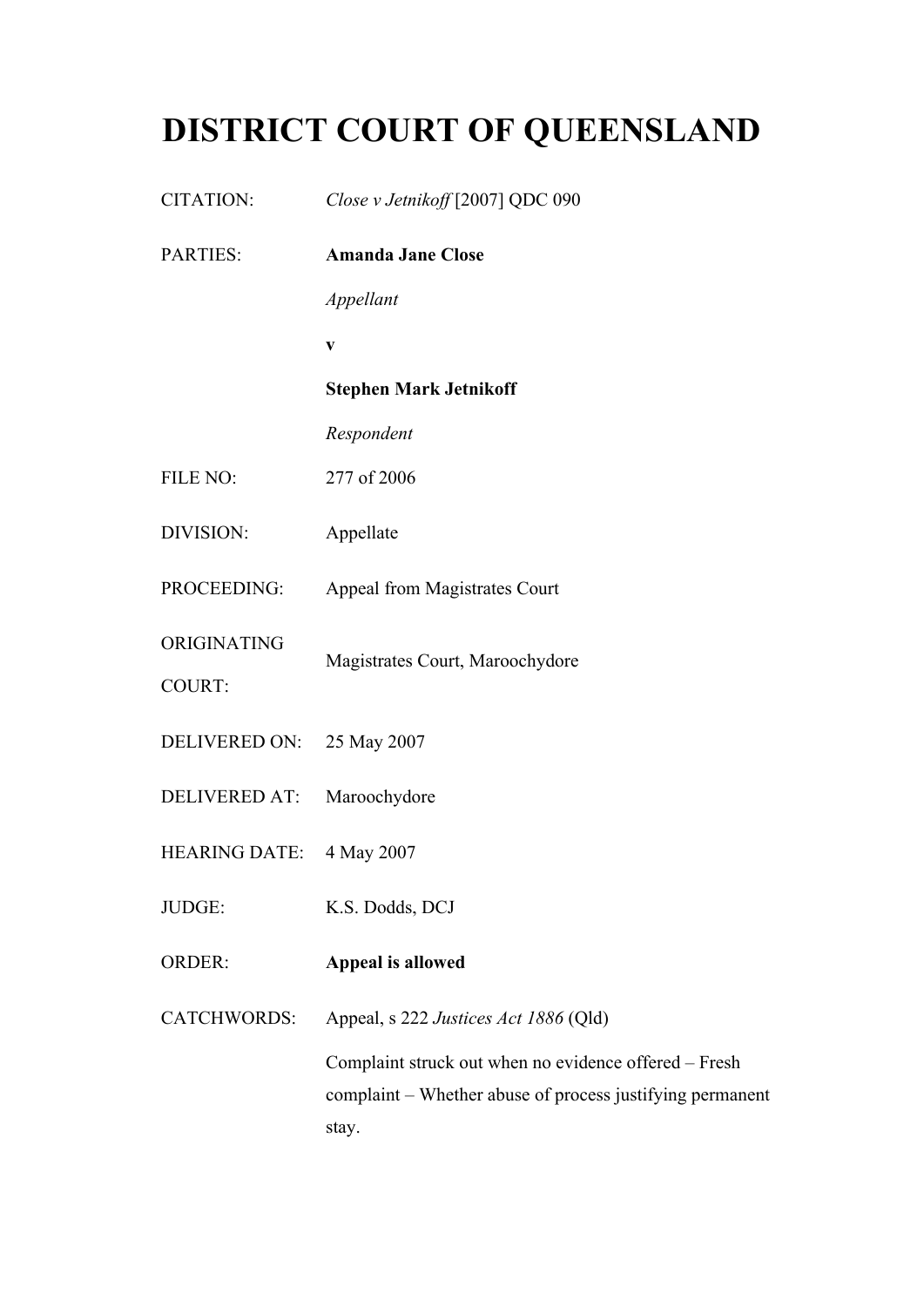Cases considered: *Jago v The District Court of New South Wales and Ors* (1989) 168 CLR 23 *R v Smith* QCA 566/96 9 May 1997 *Williamson v Traynor* (1992) 2 Qd R 572 *Moevao v Department of Labour*(1980) 1 NZLR 464 *Walton v Gardiner* (1993) 177 CLR 378 *Drozd v Court of Appeal Queensland* (1993) 67 A Crim R 112 *House v The King* (1936) 55 CLR 499 COUNSEL: T. D. Gardiner for the appellant P.W. Hackett for the respondent SOLICITORS: Queensland Police Service Solicitor for the appellant

[1] This is an appeal against a magistrate's decision handed down on 14 September 2006. His Honour ruled that a complaint sworn 24 July 2006 charging the respondent with two offences; possession of a dangerous drug namely cannabis sativa and unlawful possession of a crossbow were an abuse of process and ordered proceedings on the complaint be stayed indefinitely.

Dennis and Company Solicitors for the respondent

[2] The history of the matter is as follows: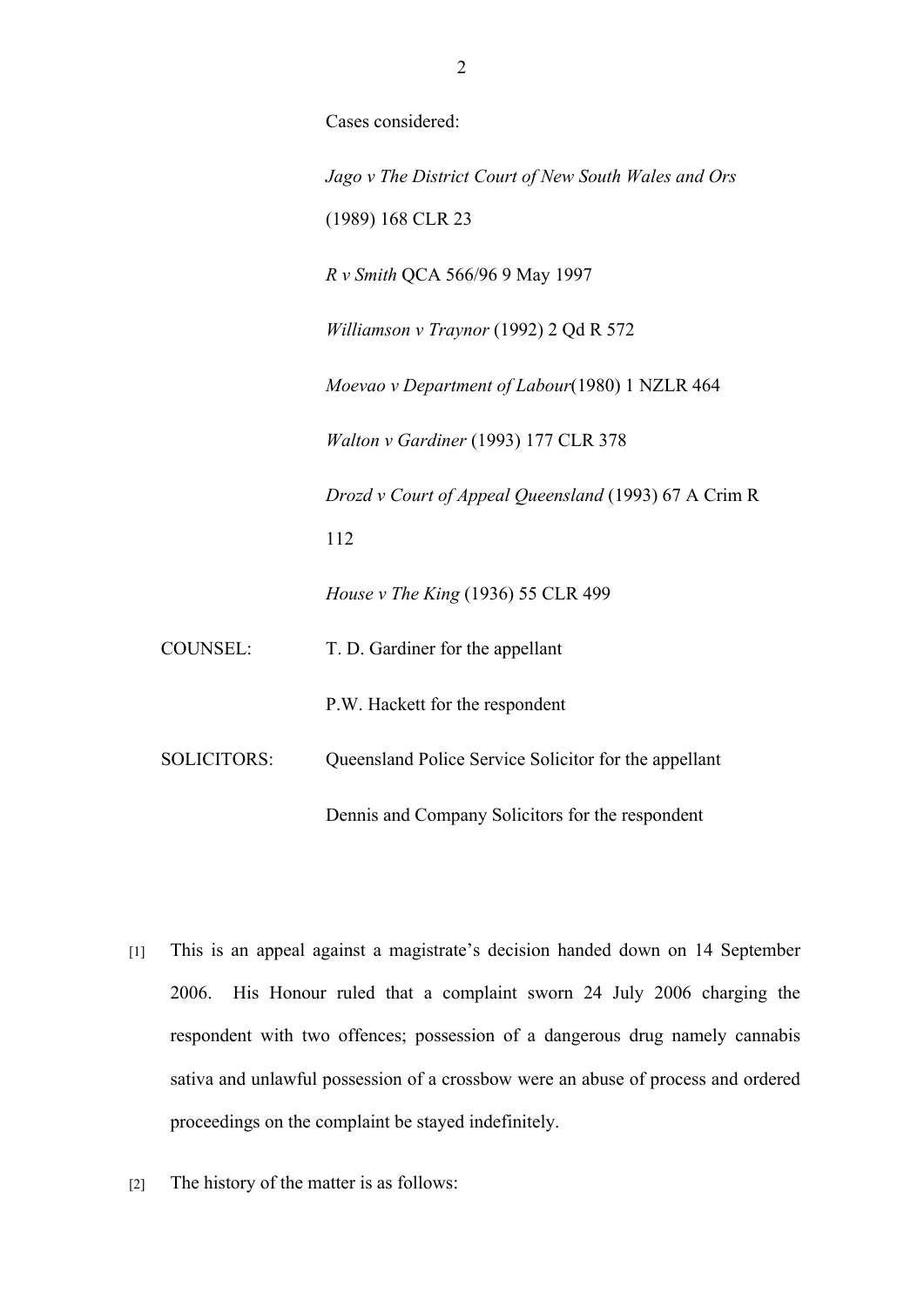- a. On 21 February 2006 the respondent was charged with the two offences referred to above.
- b. The charges first came before the Magistrates Court on 7 March 2006. The respondent entered a plea of not guilty. There were two further adjournments and the matter was set down for hearing on 21 July 2006.
- c. On 21 July 2006 when the matter was called on the prosecutor commenced by saying "I don't want to foreshadow anything he has to say but he's advised me he's withdrawing his application for an adjournment--". The respondent who was appearing on his own behalf interrupted and said "That's so your honour". In answer to the Magistrate's question the defendant indicated he was ready to proceed to trial. The magistrate then asked the prosecutor if he was ready to proceed. The prosecutor apologised and said he was not in a position to "provide any evidence to substantiate either charge this morning". Asked why, he said "Two witnesses involved in the matter aren't available this morning. One is working but he's an hour away. I was unaware of this. And given that the member has not-- no attempt has been made to contact the other member given that the primary investigator has not satisfied the needs of the court and the defendant's needs to have him here for the trial immediately". The magistrate asked "Are you asking for an adjournment" to which the prosecutor replied "In all honesty your Honour, I don't believe that would be a proper course for my credibility". After some further exchanges the magistrate said "So you're not in a position to produce any evidence" to which the prosecutor replied "No your Honour, I offer no evidence in both charges". The defendant when provided with an opportunity to speak said "I make an application under those circumstances that both charges be dismissed your Honour". The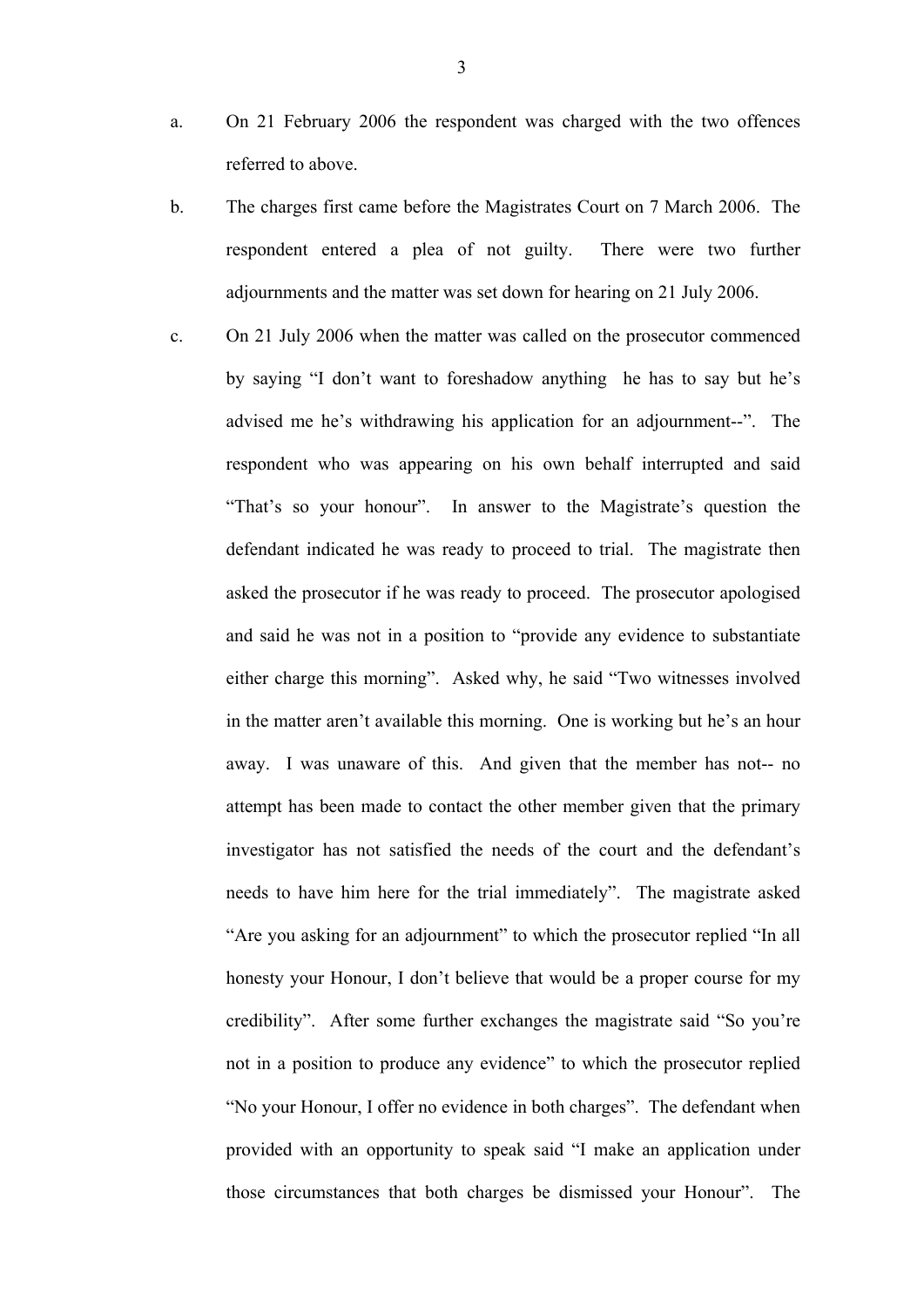magistrate then said "Very well, no evidence being offered to the-- no evidence being before the court or being offered to the court in respect of either charges, both charges are struck out. You're discharged from your bail obligations in respect of them. Your may go now Mr Jetnikoff".

- [3] In summary then, when the matter was called on for trial the prosecutor did not seek an adjournment and offered no evidence. The magistrate then struck the charges out.
- [4] On 24 July 2006 a complaint was sworn charging the respondent with the same two offences returnable before the Magistrates Court on 16 August 2006. On that day the respondent appeared and apparently applied to have the charges in the complaint stayed as an abuse of process. The matter was adjourned to 14 September 2006 for consideration of the application.
- [5] In arriving at his decision to stay the charges in the complaint the magistrate referred to a number of decisions of other courts where a stay of proceedings to prevent an abuse of the court's process had been discussed. Amongst others he referred to *Jago v The District Court of New South Wales and Ors* (1989) 168 CLR 23 and *R v Smith* QCA 566/96 9 May 1997. In those cases it was said that to justify a stay there had to be some conduct on the part of the prosecuting authority prejudicing an accused person from obtaining a fair trial. Later in his decision he returned to *Jago* and said that "one essential consideration in determining the conduct amounts to an abuse of process is the matter of fairness to all parties involved". He then proceeded to consider the case of *Williamson v Traynor* (1992) 2 Qd R 572 ultimately concluding that he would not distinguish the matter before him from that case. He observed that when a prosecution offers no evidence and an adjournment has been refused the court can consider whether or not subsequent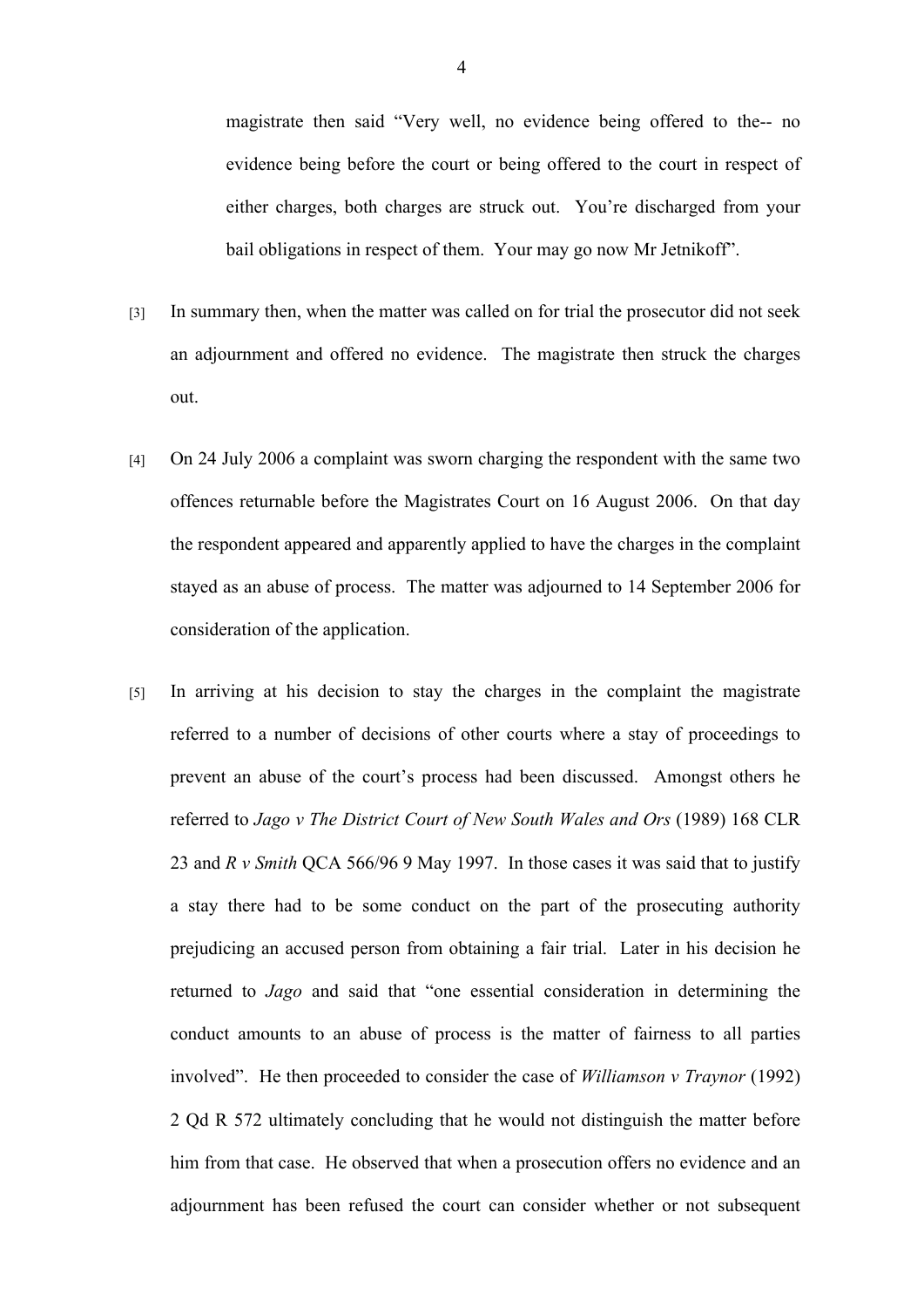proceedings are an abuse of process. He concluded that the decision to institute proceedings by way of complaint and summons on 16 August 2006 came within the principles outlined in *Williamson* and ordered an indefinite stay of the proceedings.

- [6] *Williamson* was an appeal against conviction for assault occasioning bodily harm. Williamson had been arrested for an assault offence. After a number of adjournments the matter had been set down for trial. On the trial date it seems that the complainant and another civilian prosecution witness were available but the arresting officer and his corroborating officer were not. One was ill and other on his honeymoon. The prosecutor applied for an adjournment. The solicitor appearing for the appellant objected. The defence had a witness present who was about to leave the state who it was said could corroborate a version of events to be put forward by Williamson raising defences of provocation and self defence. The magistrate refused the application for adjournment. The matter was then stood down at the request of the prosecution. Some time later the prosecutor appeared again before the magistrate and advised that the prosecution proposed to present no evidence in the light of the refusal of the adjournment. Thereupon the "complaint" was dismissed.
- [7] In the interim between the refusal of the adjournment and the prosecutor informing the court the prosecution would present no evidence, the prosecutor had asked the solicitor for Williamson whether Williamson would sign "an indemnity" if the prosecution did not proceed with the charge. That was agreed to and the indemnity signed. The indemnity resulted in the prosecution being quarantined against a costs order.
- [8] Subsequent to these events a complaint and summons was sworn out re-charging Williamson with the offence for which the charge had earlier been dismissed.

5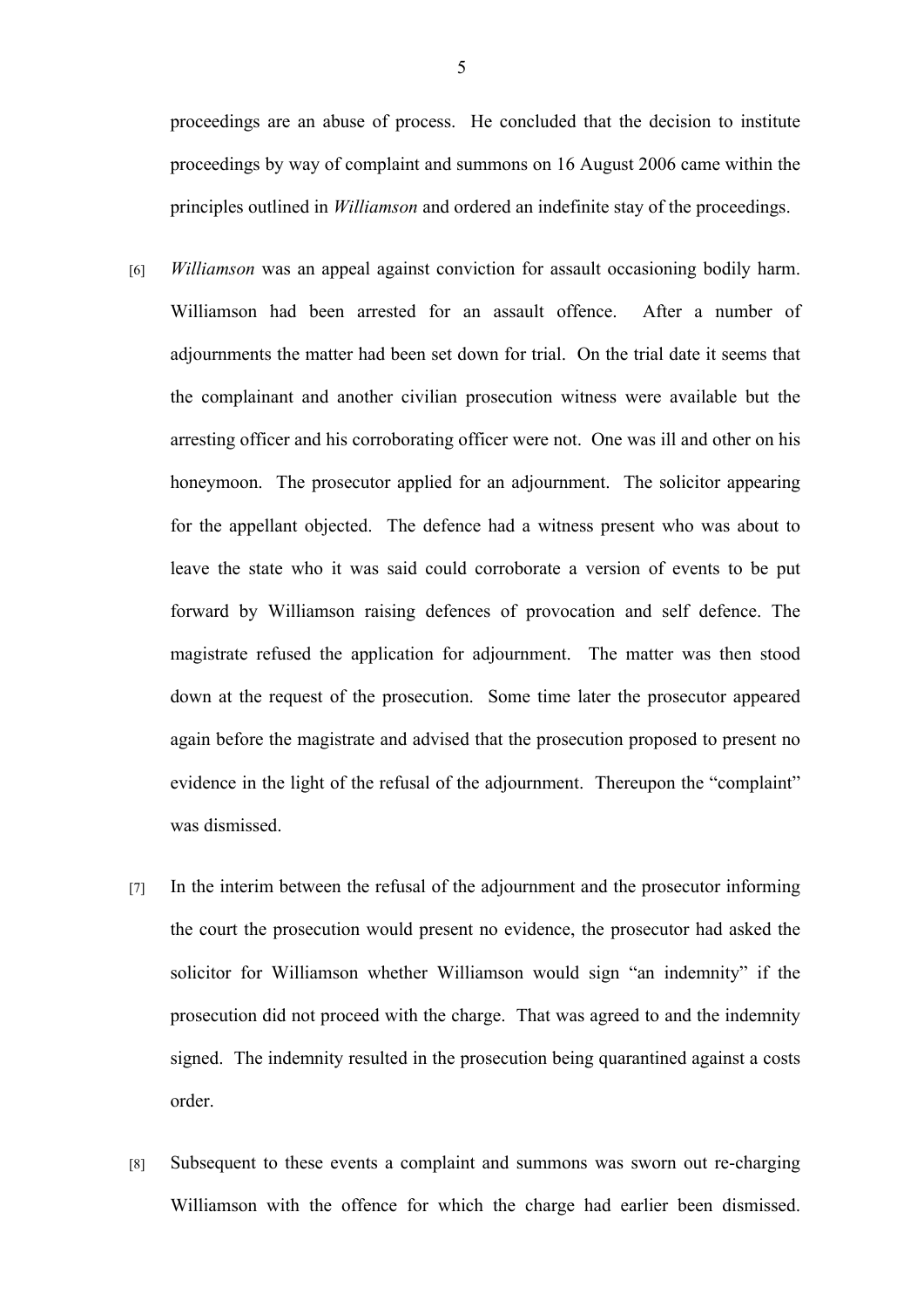When this complaint came on for hearing the solicitor for Williamson sought to stay the hearing on the basis it was an abuse of process of the court to continue with the charge. This application was refused and after a hearing Williamson was convicted. It was this conviction which was the subject of the appeal.

- [9] The appeal was allowed and the conviction and orders made thereon set aside. The court was of the view the proceedings taken by complaint leading to the conviction amounted to an abuse of the process of the Magistrates Court.
- [10] There are significant differences between what occurred in *Williamson* and the present case. In *Williamson* an adjournment was sought and refused. Here no such thing occurred. In *Williamson* an indemnity was sought and given before offering no evidence protecting the prosecution from an adverse costs order. Here no such thing occurred. In *Williamson* the defendant's corroborating witness was allowed to leave the State and could not be located for the trial on the complaint and summons. Here no such factor was in play.
- [11] An abuse of a court's process occurs when those processes are misused. As Richardson J in *Moevao v Department of Labour*(1980) 1 NZLR 464 at 482 (cited with approval by Mason J in *Jago* at 30) put it; when the court's processes are used "for ulterior purposes or in such a way—as to cause improper vexation and oppression". It is only appropriate in extreme or exceptional circumstance for a court to order a stay of a criminal prosecution; *Jago* at 31 per Mason J. *Walton v Gardiner* (1993) 177 CLR 378 at 392 per Mason CJ, Deane and Dawson JJ, *Drozd v Court of Appeal Queensland* (1993) 67 A Crim R 112 at 115. The question whether to grant a permanent stay requires a weighing and balancing of such factors as "fairness to the accused, the legitimate public interest in the disposition of charges of serious offences and in the conviction of those guilty of crime and the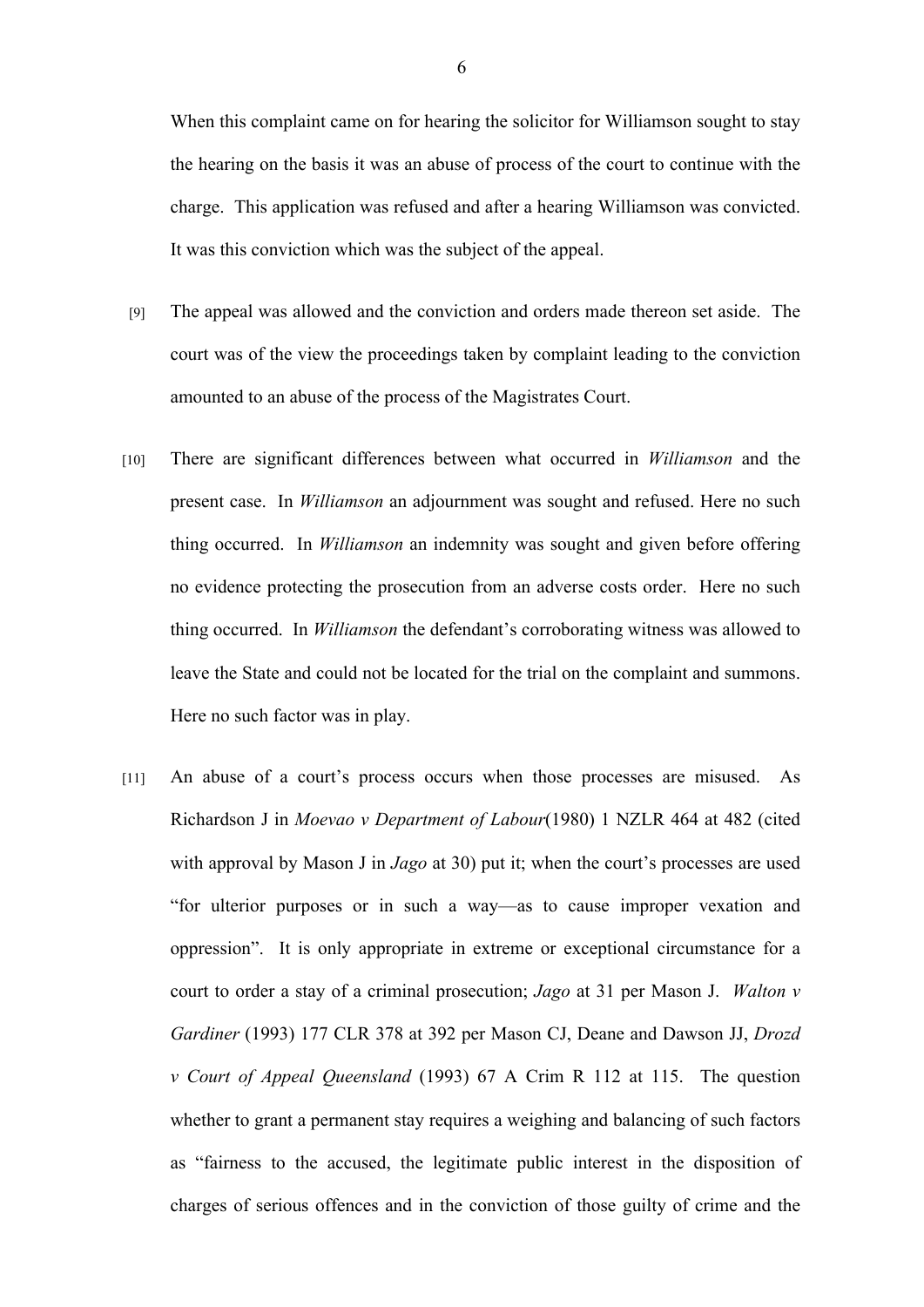need to maintain public confidence in the administration of justice" *Walton v Gardiner* at 395-6.

- [12] In *Moevao* Richardson J said the justification for the stay is "that the court is obliged to take that extreme step in order to protect its own processes from abuse. It does so in order to prevent the criminal processes from being used for purposes alien to the administration of justice under law. It may intervene in this way if it concludes from the conduct of the prosecutor that the court processes are being employed for ulterior purposes or in such a way as to cause improper vexation or oppression. The yardstick is not simply fairness to the particular accused. It is not whether the initiation or continuation of a particular process seems in the circumstances to be unfair to him. That may be an important consideration. But the focus is on the misuse of the court processes by those responsible for law enforcement. It is whether the continuation of the prosecution is inconsistent with the recognised purposes of the administration of criminal justice and so constitute and abuse of process of the court".
- [13] When *Williamson's* case is considered in the light of the above remarks it is immediately apparent why it was considered there had been an abuse of the court's processes justifying a permanent stay.
- [14] The present case is different. There was no adjournment sought and refused by the court which order would be undermined or countermanded by issuing a further complaint. There was no defence witness unavailable for the trial as a result of the prosecution offering no evidence when the adjournment was refused. There was no request for an indemnity if no evidence was offered quarantining the prosecution from a costs order.